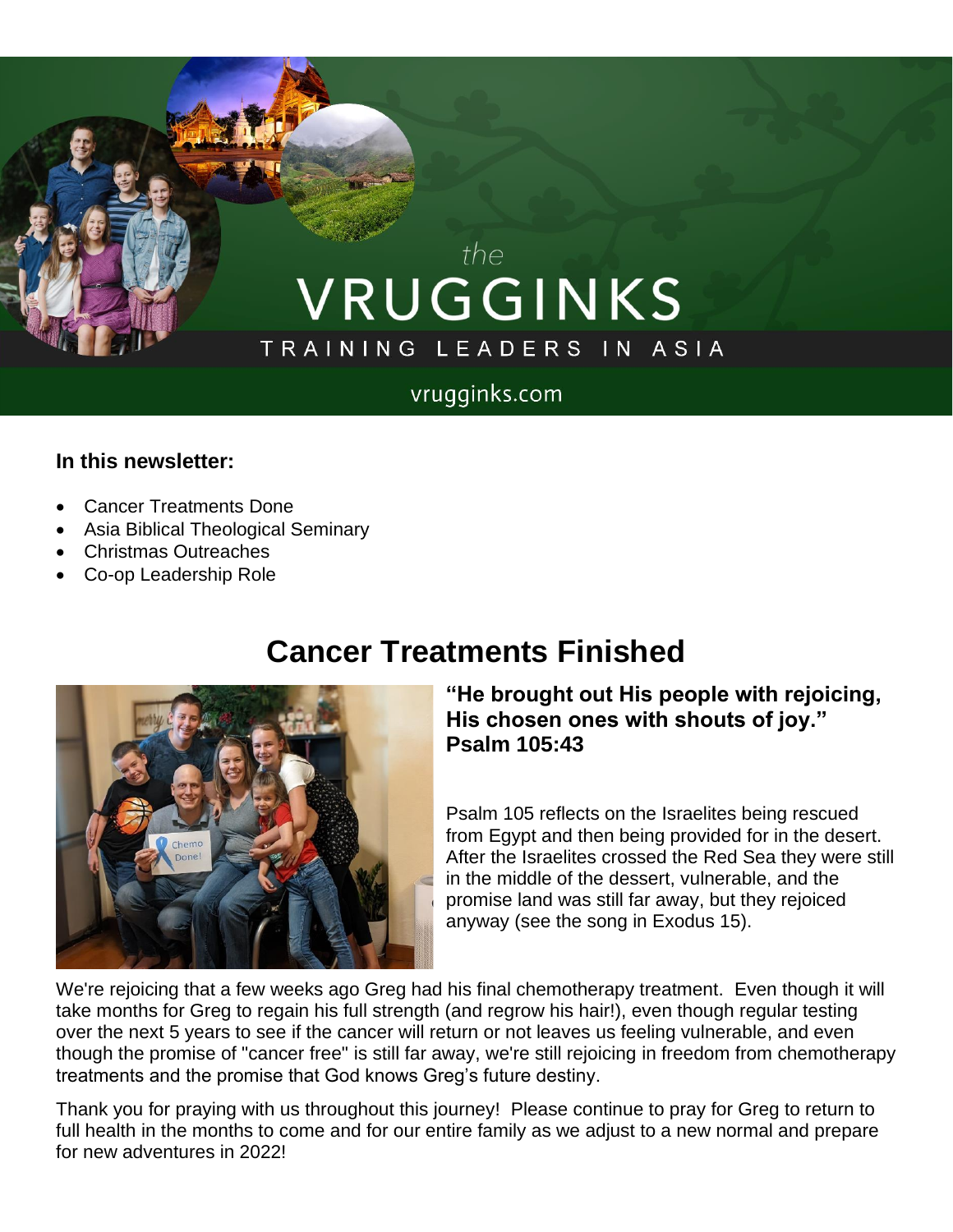# **Asia Biblical Theological Seminary**



Asia Biblical Theological Seminary has so much to be grateful for this year! We're thankful that Greg has the privilege to serve at ABTS as the Old Testament professor. We're thankful for all our faithful financial supporters that make it possible for deep, solid theological education to happen in Asia!

Cornerstone University has installed a new president and that means reintroducing ABTS to a new administration. Please pray for us and especially our dean, Jim Blumenstock, in the coming months as he attempts to explain our 38-year partnership and our model to brand new partners.





### **Christmas Outreaches**

This month we were able to lead two Christmas outreaches! First, our youth group teens prepared Christmas cookies and cards for 60 residents in a local nursing home. Due to Covid restrictions, we weren't able to deliver them in-person but each card clearly shared the gospel and the teens took time to pray for the residents.

Click the link above to see a 2-minute video of our youth group teens preparing Christmas cookies and cards for a local nursing home.